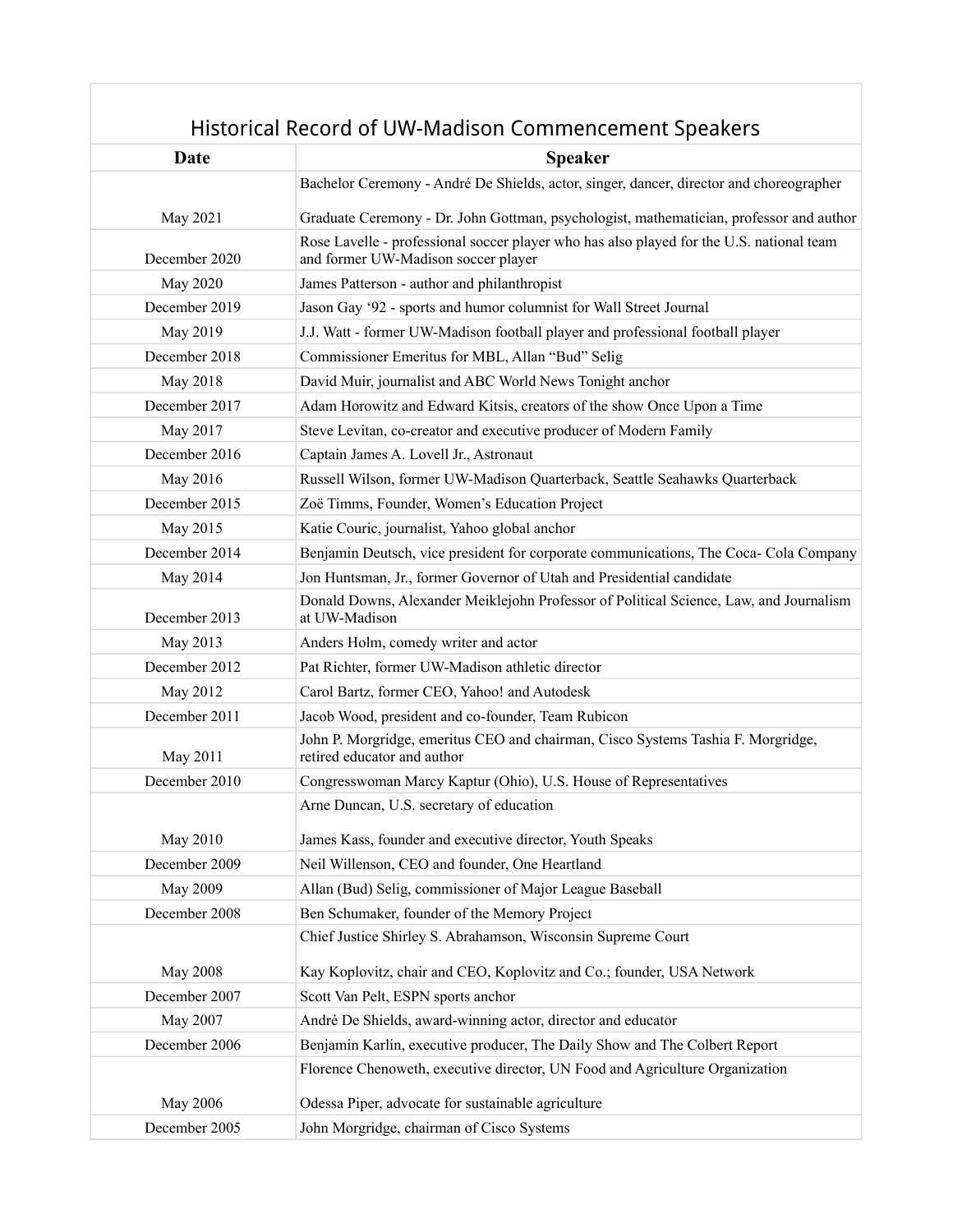| May 2005        | Congresswoman Tammy Baldwin                                                                                                                                                                                                                                                                                    |
|-----------------|----------------------------------------------------------------------------------------------------------------------------------------------------------------------------------------------------------------------------------------------------------------------------------------------------------------|
| December 2004   | Gaddi Vasquez, director, United States Peace Corps                                                                                                                                                                                                                                                             |
| May 2004        | Bradley Whitford, Actor                                                                                                                                                                                                                                                                                        |
| December 2003   | Chief Justice Shirley S. Abrahamson, Wisconsin Supreme Court                                                                                                                                                                                                                                                   |
| May 2003        | Jerry Zucker, movie producer                                                                                                                                                                                                                                                                                   |
| December 2002   | Jonathan Wolman, senior vice president, Associated Press                                                                                                                                                                                                                                                       |
|                 | Louis Holland, President/CEO Holland Capital Management (alumnus)                                                                                                                                                                                                                                              |
| May 2002        | Thomas Pyle, president of Pyle Group, former CEO of Rayovac (alumnus)                                                                                                                                                                                                                                          |
| December 2001   | Charles Trotter, chef, restaurateur, author, PBS television show                                                                                                                                                                                                                                               |
| May 2001        | Charlene Barshefsky, US/China trade ambassador under Clinton Admin (Sat.)<br>George Schaller, environmentalist and honorary degree recipient (Sun am)<br>Pratima Kale, humanitarian and honorary degree recipient (Sun pm)                                                                                     |
| December 2000   | William Cronon, UW Madison Professor of History                                                                                                                                                                                                                                                                |
| <b>May 2000</b> | Uta Hagen, Honorary degree recipient, Saturday morning and afternoon<br>Harvey K. Littleton, Honorary degree recipient, Sunday morning<br>Ernest Micek, Honorary degree recipient, Sunday afternoon                                                                                                            |
| December 1999   | Shirley Abrahamson, chief justice, Wisconsin Supreme Court                                                                                                                                                                                                                                                     |
| May 1999        | Nadine Strossen, Professor of Law and new York Law School and president of the ACLU<br>(L&S Ceremonies)<br>Elzie Higginbottom, President, CEO East Lake Development and Management, Chicago<br>(Sun am ceremony)<br>Jim Berbee, President, Berbee Information Networks, Sunday PM ceremony                     |
| December 1998   | David Maraniss, author; writer for the Washington Post                                                                                                                                                                                                                                                         |
| May 1998        | Greta Van Susteren, CNN Legal Correspondent (L&S)<br>Gloria Ladson Billings, UW Madison, School of Educ Prof (Educ)<br>David Walsh, Attorney, Foley & Lardner (Business)                                                                                                                                       |
| December 1997   | Doris Meissner, Commissioner, Immigration & Naturalization Service                                                                                                                                                                                                                                             |
| May 1997        | Rita Braver, CBS News Correspondent (L&S)<br>Oscar Boldt, Chairman of the The Boldt Group (Engr)<br>Martin F. Stein, Chairman of Stein Optical (Pharm)                                                                                                                                                         |
| December 1996   | Stephen Ambrose, Visiting UW Prof History Dept, Prof U of New Orleans                                                                                                                                                                                                                                          |
| May 1996        | Brewster Shaw, astronaut, Director, Rockwell International (L&S)<br>Jere Fluno, Vice President, Grainger, Inc. (Business)<br>Colin Rees, World Bank (IES)                                                                                                                                                      |
| December 1995   | Dean Virginia Hinshaw (Graduate School)                                                                                                                                                                                                                                                                        |
| May 1995        | John Paulos, Professor of Mathematics at Temple University (L&S)<br>Alice McPherson, Clinical Professor of Ophthalmology, Baylor College of Medicine<br>(Medical School)<br>Jan VerHagen, President-CEO-Director of United Dominion Ind (Engr)                                                                 |
| December 1994   | No speaker                                                                                                                                                                                                                                                                                                     |
| May 1994        | Gro Brundtland, Prime Minister of Norway (L&S)<br>Lawrence Eagleburger, former Secretary of State (L&S)<br>David Wilhelm, chair, Democratic National Committee (L&S)<br>C. Eugene Allen, vice president, University of Minnesota (CALS)<br>Stephen Marcus, chair and CEO, Marcus CorporationTheatre (Business) |
| December 1993   | Winston Brill (Grad School)                                                                                                                                                                                                                                                                                    |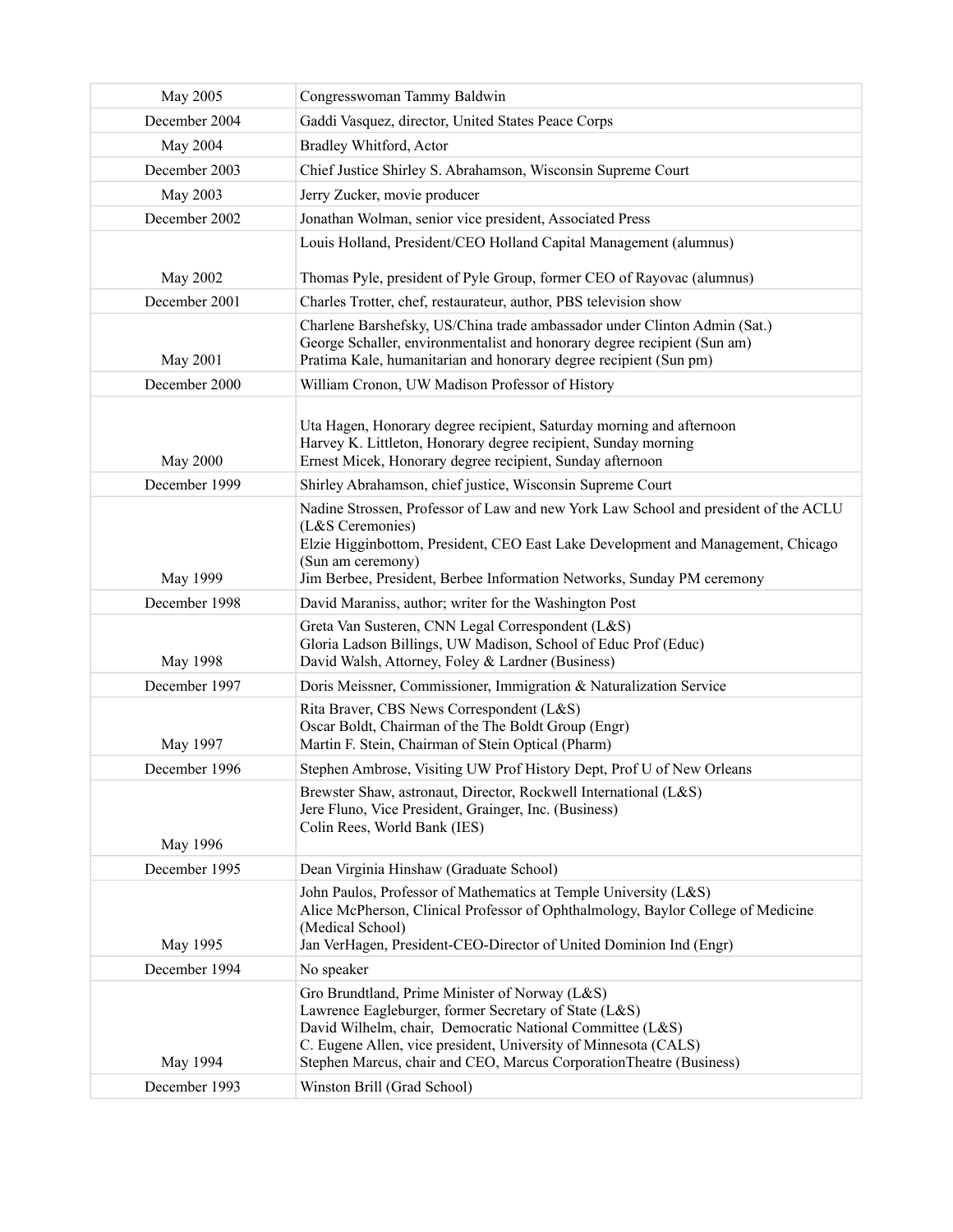| May 1993      | Professor Harold Scheub (L&S)<br>Richard Sauer, 4-H (FRCS)<br>Carl Marschke (Engr)                                                                                    |
|---------------|-----------------------------------------------------------------------------------------------------------------------------------------------------------------------|
| December 1992 | No speaker                                                                                                                                                            |
| May 1992      | Jeff Greenfield, ABC News (L&S)<br>Joy Caulkin, Vice President and Provost, University of Calgary (Nursing)<br>Steven Bornstein, President and CEO of ESPN (Business) |
| December 1991 | Professor Melvin Croan                                                                                                                                                |
| May 1991      | John Darnton, New York Times (L&S)<br>James Crow, Emeritus Professor (Educ)<br>Herbert Kohler, Alumni (Engr)                                                          |
| December 1990 | Robert Kastenmeier                                                                                                                                                    |
| May 1990      | No speaker                                                                                                                                                            |
| December 1989 | David Ward                                                                                                                                                            |
| May 1989      | Eleanor Holmes Norton                                                                                                                                                 |
| December 1988 | <b>Bernard Cohen</b>                                                                                                                                                  |
| May 1988      | No Keynote Speaker                                                                                                                                                    |
| December 1987 | No Keynote Speaker                                                                                                                                                    |
| May 1987      | No Keynote Speaker                                                                                                                                                    |
| December 1986 | No Keynote Speaker                                                                                                                                                    |
| May 1986      | No Keynote Speaker                                                                                                                                                    |
| December 1985 | No Keynote Speaker                                                                                                                                                    |
| May 1985      | No Keynote Speaker                                                                                                                                                    |
| December 1984 | No Keynote Speaker                                                                                                                                                    |
| May 1984      | No Keynote Speaker                                                                                                                                                    |
| December 1983 | No Keynote Speaker                                                                                                                                                    |
| May 1983      | Martha Peterson                                                                                                                                                       |
| December 1982 | No Keynote Speaker                                                                                                                                                    |
| May 1982      | No Keynote Speaker                                                                                                                                                    |
| December 1981 | No Keynote Speaker                                                                                                                                                    |
| May 1981      | No Keynote Speaker                                                                                                                                                    |
| December 1980 | No Keynote Speaker                                                                                                                                                    |
| May 1980      | No Keynote Speaker                                                                                                                                                    |
| December 1979 | No Keynote Speaker                                                                                                                                                    |
| May 1979      | The Honorable Walter F. Mondale, Vice President of the United States                                                                                                  |
| December 1978 | No Keynote Speaker                                                                                                                                                    |
| May 1978      | No Keynote Speaker                                                                                                                                                    |
| December 1977 | No Keynote Speaker                                                                                                                                                    |
| May 1977      | No Keynote Speaker                                                                                                                                                    |
| December 1976 | No Keynote Speaker                                                                                                                                                    |
| May 1976      | No Keynote Speaker                                                                                                                                                    |
| December 1975 | No Keynote Speaker                                                                                                                                                    |
| May 1975      | No Keynote Speaker                                                                                                                                                    |
| December 1974 | No Keynote Speaker                                                                                                                                                    |
| May 1974      | No Keynote Speaker                                                                                                                                                    |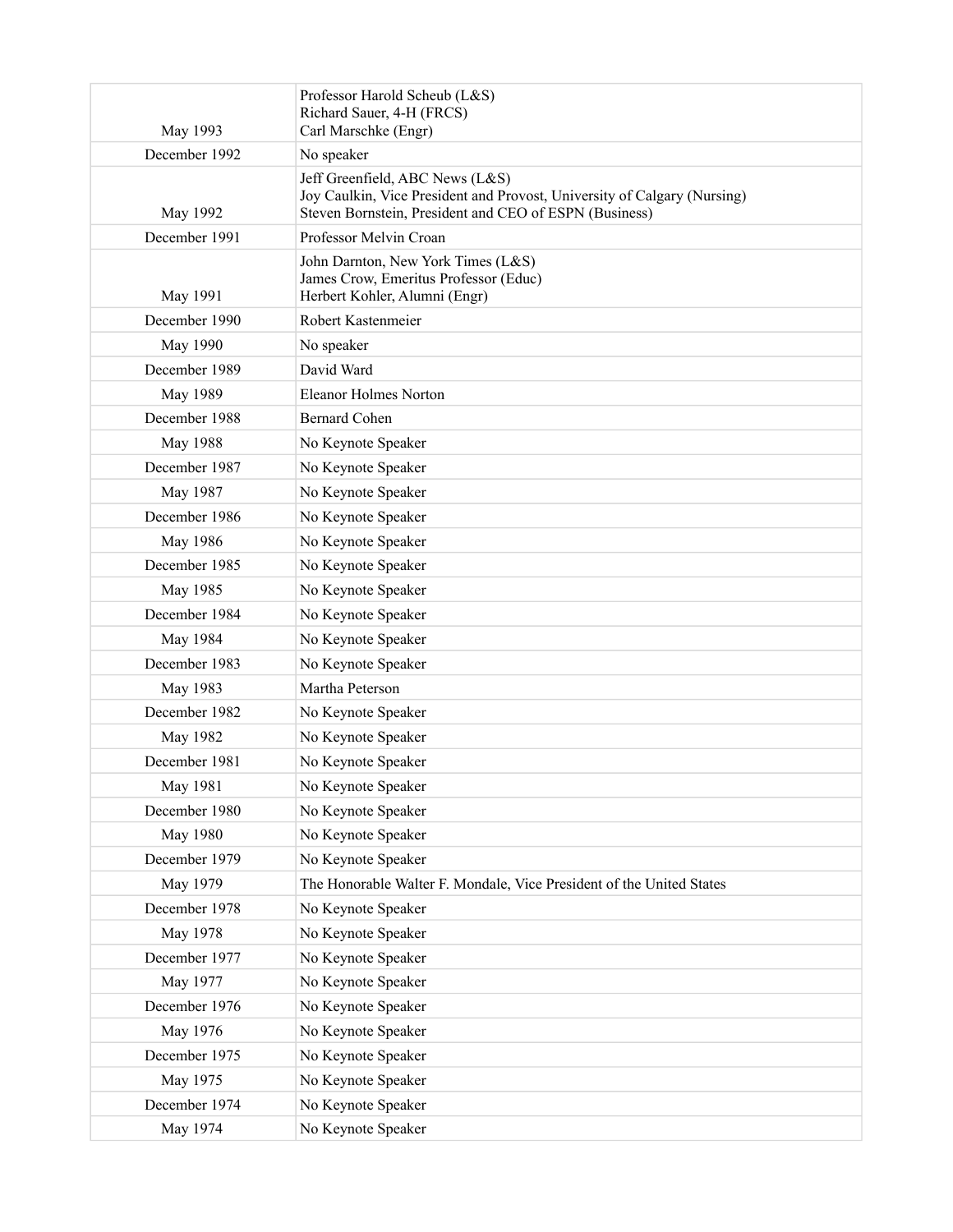| December 1973    | No Keynote Speaker                                                                            |
|------------------|-----------------------------------------------------------------------------------------------|
| May 1973         | No Keynote Speaker                                                                            |
| January 1972     | President John C. Weaver                                                                      |
| June 1971        | Fred W. Friendly, Edward R. Murrow; professor of Broadcast Journalism, Columbia<br>University |
| January 1971     | President John C. Weaver                                                                      |
| June 1970        | Stewart L. Udall, Former Secretary of Interior                                                |
| January 1970     | President Fred Harvey Harrington                                                              |
| June 1969        | President Fred Harvey Harrington                                                              |
| January 1969     | President Fred Harvey Harrington                                                              |
| <b>June 1968</b> | President Fred Harvey Harrington                                                              |
| January 1968     | President Fred Harvey Harrington                                                              |
| June 1967        | President Fred Harvey Harrington                                                              |
| January 1967     | President Fred Harvey Harrington                                                              |
| June 1966        | President Fred Harvey Harrington                                                              |
| January 1966     | President Fred Harvey Harrington                                                              |
| June 1965        | President Fred Harvey Harrington                                                              |
| January 1965     | President Fred Harvey Harrington                                                              |
| June 1964        | President Fred Harvey Harrington                                                              |
| June 1963        | President Fred Harvey Harrington                                                              |
| June 1962        | President Conrad A. Elvehjem                                                                  |
| June 1961        | President Conrad A. Elvehjem                                                                  |
| June 1960        | President Conrad A. Elvehjem                                                                  |
| June 1959        | President Conrad A. Elvehjem                                                                  |
| June 1958        | President Edwin B. Fred                                                                       |
| June 1957        | President Edwin B. Fred                                                                       |
| June 1956        | President Edwin B. Fred                                                                       |
| June 1955        | President Edwin B. Fred                                                                       |
| June 1954        | President Edwin B. Fred                                                                       |
| June 1953        | President Edwin B. Fred                                                                       |
| June 1952        | President Edwin B. Fred                                                                       |
| June 1951        | President Edwin B. Fred                                                                       |
| June 1950        | President Edwin Broun Fred                                                                    |
| June 1949        | President Edwin Broun Fred                                                                    |
| <b>June 1948</b> | President Edwin Broun Fred                                                                    |
| June 1947        | President Edwin Broun Fred                                                                    |
| June 1946        | President Edwin Broun Fred                                                                    |
| June 1945        | President Edwin Broun Fred                                                                    |
| June 1944        | President Clarence Addison Dykstra                                                            |
| June 1943        | President Clarence Addison Dykstra                                                            |
| June 1942        | President Clarence Addison Dykstra                                                            |
| June 1941        | President Clarence Addison Dykstra                                                            |
| June 1940        | President Clarence Addison Dykstra                                                            |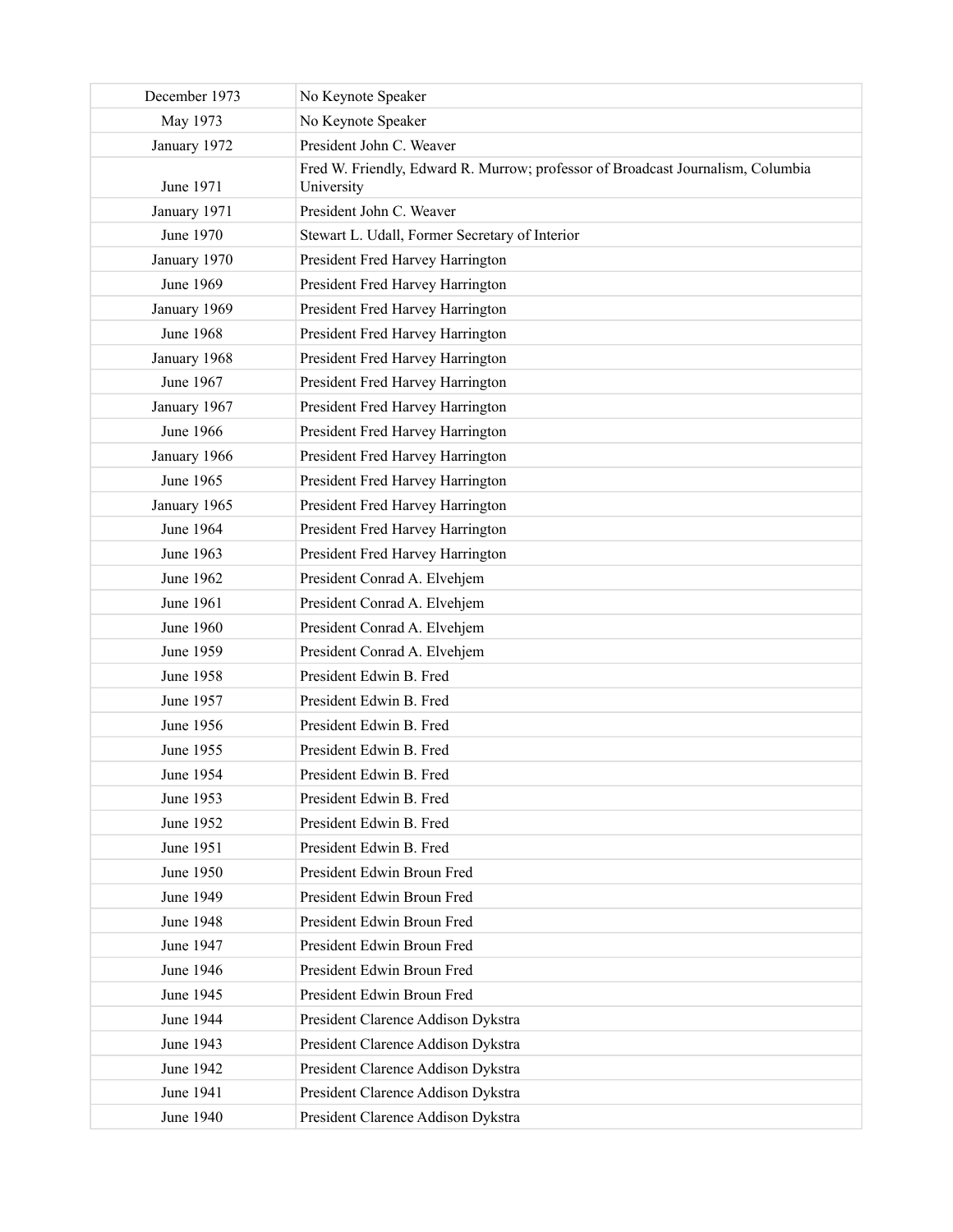| June 1939        | President Clarence Addison Dykstra                                                                                                                     |
|------------------|--------------------------------------------------------------------------------------------------------------------------------------------------------|
| June 1938        | President Clarence Addison Dykstra                                                                                                                     |
| June 1937        | President Clarence Addison Dykstra                                                                                                                     |
| June 1936        | President Glenn Frank                                                                                                                                  |
| June 1935        | President Glenn Frank                                                                                                                                  |
| June 1934        | President Glenn Frank                                                                                                                                  |
| June 1933        | President Glenn Frank                                                                                                                                  |
| June 1932        | President Glenn Frank                                                                                                                                  |
| June 1931        | President Glenn Frank                                                                                                                                  |
| June 1930        | President Glenn Frank                                                                                                                                  |
| June 1929        | President Glenn Frank                                                                                                                                  |
| <b>June 1928</b> | President Glenn Frank                                                                                                                                  |
| June 1927        | President Glenn Frank                                                                                                                                  |
| June 1926        | President Glenn Frank                                                                                                                                  |
| June 1925        | President Edward A. Birge                                                                                                                              |
| June 1924        | President Edward A. Birge                                                                                                                              |
| June 1923        | President Edward A. Birge                                                                                                                              |
| June 1922        | President Edward A. Birge                                                                                                                              |
| <b>June 1921</b> | President Edward A. Birge                                                                                                                              |
| June 1920        | President Edward A. Birge                                                                                                                              |
| June 1919        | President Edward A. Birge                                                                                                                              |
| <b>June 1918</b> | President Charles R. Van Hise                                                                                                                          |
| June 1917        | President Charles R. Van Hise                                                                                                                          |
| June 1916        | President Charles R. Van Hise                                                                                                                          |
| June 1915        | President Charles R. Van Hise                                                                                                                          |
| June 1914        | President Charles R. Van Hise                                                                                                                          |
| June 1913        | President Charles R. Van Hise                                                                                                                          |
| June 1912        | President Charles R. Van Hise                                                                                                                          |
| June 1911        | President Charles R. Van Hise                                                                                                                          |
| June 1910        | President Charles R. Van Hise                                                                                                                          |
| June 1909        | President Charles R. Van Hise                                                                                                                          |
| <b>June 1908</b> | President Charles R. Van Hise                                                                                                                          |
| June 1907        | President Charles R. Van Hise                                                                                                                          |
| June 1906        | President Charles R. Van Hise                                                                                                                          |
| June 1905        | President Charles R. Van Hise                                                                                                                          |
| June 1904        | Dr. Thomas C. Chamberlin (Former President of the University), Dr. William Peterson<br>(Principal of McGill University), President Charles R. Van Hise |
| June 1903        | Acting President Edward A. Birge                                                                                                                       |
| June 1902        | Acting President Edward A. Birge                                                                                                                       |
| June 1901        | Acting President Edward A. Birge                                                                                                                       |
| June 1900        | President Charles Kendall Adams                                                                                                                        |
| June 1899        | President Charles Kendall Adams                                                                                                                        |
| <b>June 1898</b> | President Charles Kendall Adams                                                                                                                        |